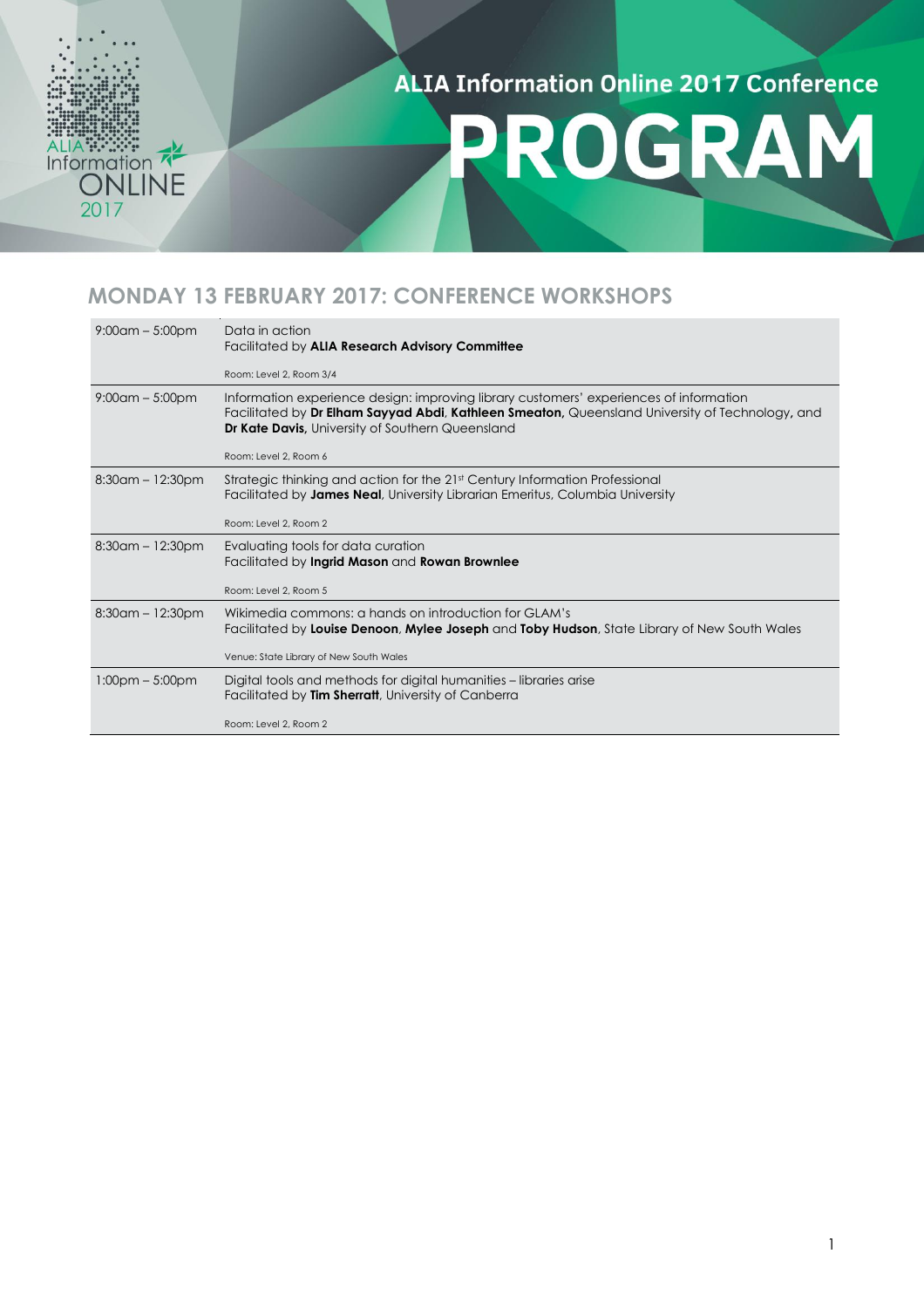### 2017

#### **ALIA Information Online 2017 Conference**

## PROGRAM

#### **TUESDAY 14 FEBRUARY 2017**

| $7:30$ am               | Registration desk opens                                                                                                                                                                                                                             |                                                                                                                                                                     |                                                                                                                                             |  |
|-------------------------|-----------------------------------------------------------------------------------------------------------------------------------------------------------------------------------------------------------------------------------------------------|---------------------------------------------------------------------------------------------------------------------------------------------------------------------|---------------------------------------------------------------------------------------------------------------------------------------------|--|
| $8:00$ am               | Exhibition opens: join our exhibitors for coffee                                                                                                                                                                                                    |                                                                                                                                                                     |                                                                                                                                             |  |
| $8:30$ am – 9:00am      | Offical conference opening and award presentation<br>Room: Level 3, Grand Ballrooom<br>Chair: Patricia Genat, Australian Library and Information Association President                                                                              |                                                                                                                                                                     |                                                                                                                                             |  |
| $9:00$ am – $9:55$ am   | Keynote address: The 21st century information professional: chaos breeds life!<br>James Neal, University Librarian Emeritus, Columbia University, @jamesneal<br>Room: Level 3, Grand Ballroom<br>Chair: Vicki McDonald, State Library of Queensland |                                                                                                                                                                     |                                                                                                                                             |  |
| $10:00$ am - $10:25$ am | Morning tea amongst the exhibitors                                                                                                                                                                                                                  |                                                                                                                                                                     |                                                                                                                                             |  |
|                         | Concurrent session 1<br>Room: Level 3, Grand Ballroom<br>Chair: Liz Luchetti, Australian<br>Parlimentary Library                                                                                                                                    | Concurrent session 2<br>Room: Level 2, Stateroom<br>Chair: <b>Anna Raunik</b> , State Library of<br>Queensland                                                      | Concurrent session 3<br>Room: Level 2, Room 3/4<br>Chair: Mylee Joseph, State Library of<br><b>New South Wales</b>                          |  |
| $10:30$ am - $10:55$ am | Taking care of business:<br>reframing national<br>collaboration in the digital<br>age                                                                                                                                                               | <b>Bringing Geoscience</b><br>Australia's Antarctic heroes in<br>from the cold: creating an<br>interactive story map                                                | Doing it for ourselves: a<br>collaborative approach to<br>building digital literacy tools<br>and skills                                     |  |
|                         | Aileen Weir, National Library<br>of Australia                                                                                                                                                                                                       | Jane Black, Geoscience<br>Australia                                                                                                                                 | <b>Jemima McDonald</b> and<br>Sophie Herbert, University of<br><b>Technology Sydney</b>                                                     |  |
| $11:00$ am - 11:25am    | The call to adventure:<br>creating a new story for the<br>Library strategy                                                                                                                                                                          | Lost Darwin: an experiment in<br>"distributed curation" through<br>social media                                                                                     | From zero to hero – the journey<br>of a timeline from text heavy<br>to interactive: creating more<br>inclusive websites                     |  |
|                         | <b>Jennifer Peasley</b> , La Trobe<br>University Library and<br><b>Patricia McMillan.</b> Author of<br>'Make IT Matter',<br>@meaningworks                                                                                                           | <b>Caddie Brain, Northern</b><br>Territory Library, @CaddieBrain                                                                                                    | Nicola Laurent and Peter<br>Tonoli, University of Melbourne,<br>@Peter Tonoli,<br>@nicolaclaurent                                           |  |
| $11:30$ am - 11:55am    | Our MVP: State Library of<br>Queenslands's business studio<br>Vicki McDonald and Angela<br>Vilkins, State Library of<br>Queensland, @vilkins,                                                                                                       | Unlearnings we screenshot<br><b>Kate Bunker, Australian Library</b><br>and Information Association<br>and Dr Tatum McPherson-<br><b>Crowie, Australian Catholic</b> | There's no escape: Using<br>Escape Room game design<br>principles to engage library<br>users<br><b>Fiona Salisbury</b> and <b>Eng Ung</b> , |  |
|                         | @coffeemiss                                                                                                                                                                                                                                         | University<br>PEER REVIEWED                                                                                                                                         | La Trobe University                                                                                                                         |  |

| 12:00pm – 1:25pm       | Lunch amongst the exhibitors                                                                                                                                                                                                                                                                                                                                                                                                                                                                                                                                                                             |
|------------------------|----------------------------------------------------------------------------------------------------------------------------------------------------------------------------------------------------------------------------------------------------------------------------------------------------------------------------------------------------------------------------------------------------------------------------------------------------------------------------------------------------------------------------------------------------------------------------------------------------------|
| $12:10$ pm – $1:10$ pm | Industry partner sessions                                                                                                                                                                                                                                                                                                                                                                                                                                                                                                                                                                                |
|                        | - 12:10pm – 12:35pm - Championing innovation: bringing tools relevant to today's classroom - <b>Tina Argyros</b> ,<br><b>SAGE Publishing</b><br>- 12:37pm – 12:47pm - Collaboration on the WorldShare Platform - Chris Thewlis, OCLC<br>- 12:49pm – 12:59pm - CAVAL Jisc partnership: bringing the 'JUSP' e-content analytics tool to the ANZ<br>academic library community - Jay Glaisyer and Louise Dick, CAVAL<br>- 1:00pm – 1:10pm - FOLIO – an open environment for innovative technology and transformation for libraries -<br>Tim Colvey and Richard Levy, EBSCO<br>Room: Level 3, Grand Ballroom |
|                        |                                                                                                                                                                                                                                                                                                                                                                                                                                                                                                                                                                                                          |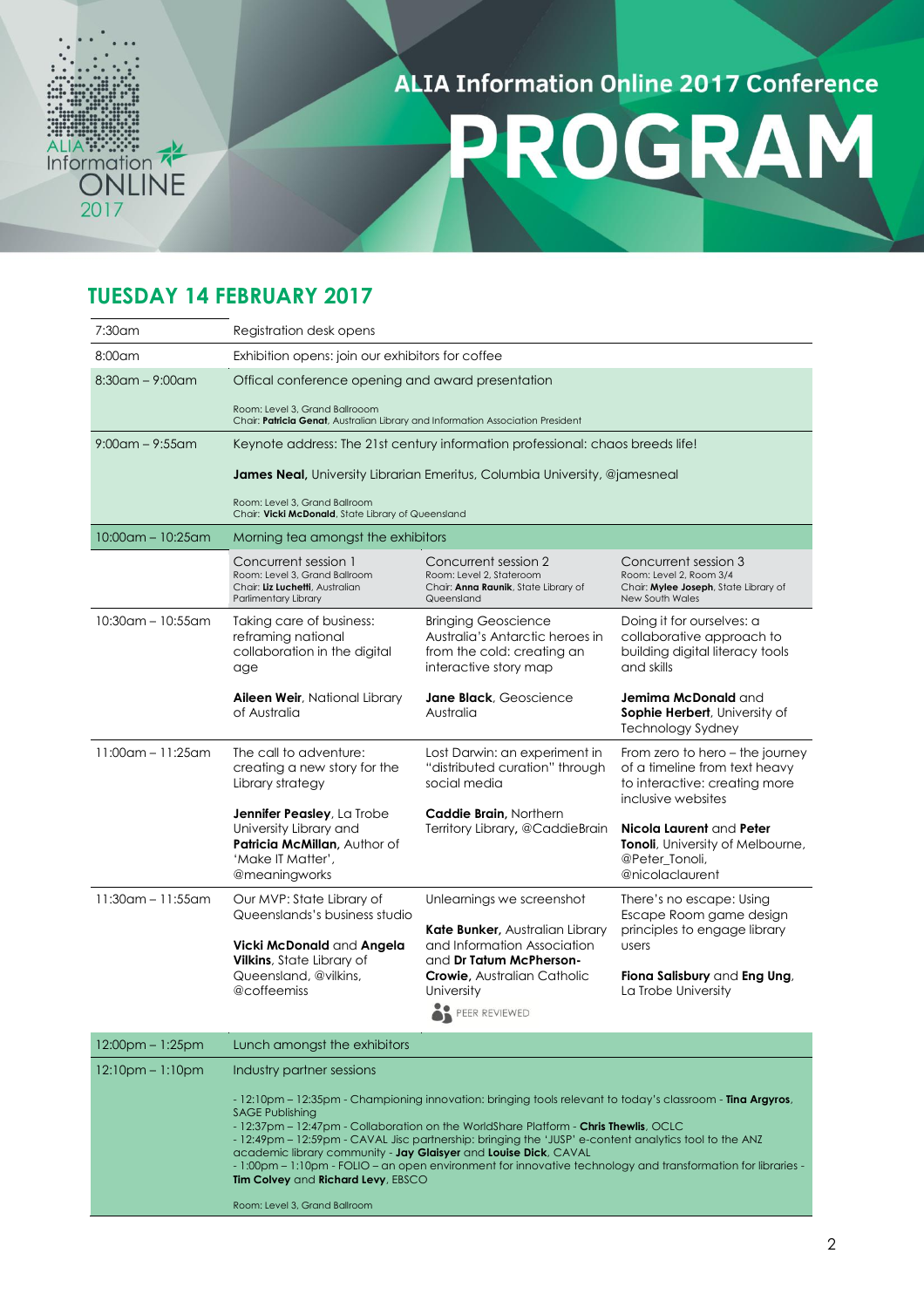## PROGRAM

|                        | Chair: Fiona Emberton, Embervision Partners                                                                                                                                                                                                                                                                                                                                                                                                                                                                                   |                                                                                                               |                                                                                                             |  |
|------------------------|-------------------------------------------------------------------------------------------------------------------------------------------------------------------------------------------------------------------------------------------------------------------------------------------------------------------------------------------------------------------------------------------------------------------------------------------------------------------------------------------------------------------------------|---------------------------------------------------------------------------------------------------------------|-------------------------------------------------------------------------------------------------------------|--|
| $12:15$ pm – $1:00$ pm | Poster presentations                                                                                                                                                                                                                                                                                                                                                                                                                                                                                                          |                                                                                                               |                                                                                                             |  |
|                        | - 12:15pm – 12:30pm - The impact of eTexts – using trial data to inform licensing, costs and access models -<br><b>Craig Milne, Griffith University</b><br>- 12:30pm – 12:45pm - Using Skype for distance training - does it really work? – <b>Rebecca Anwyll</b> , Deloitte New<br>Zealand, @bex_anwyll<br>- 12:45pm – 1:00pm - Making the most of green and gold: Building open access content in UQ eSpace -<br><b>Mary-Anne Marrington</b> , University of Queensland, @maryamarrington<br>Room: Level 4, Exhibition Hall |                                                                                                               |                                                                                                             |  |
| $1:30$ pm – 2:25pm     | Panel session: Revolutionising publishing in the digital age                                                                                                                                                                                                                                                                                                                                                                                                                                                                  |                                                                                                               |                                                                                                             |  |
|                        | Kathy Bail, UNSW Press, Mal Booth, UTS Library, Susan Murray, The University of Sydney and<br>Rosalia da Garcia, SAGE Publishing<br>Room: Level 3, Grand Ballroom<br>Panel facilitator: Roxanne Missingham, Australian National University                                                                                                                                                                                                                                                                                    |                                                                                                               |                                                                                                             |  |
|                        | Concurrent session 4<br>Room: Level 3, Grand Ballroom<br>Chair: Alison Dellit, National Library of<br>Australia                                                                                                                                                                                                                                                                                                                                                                                                               | Concurrent session 5<br>Room: Level 2, Stateroom<br>Chair: Sue Hutley, Queensland University<br>of Technology | Concurrent session 6<br>Room: Level 2, Room 3/4<br>Chair: Martin Borchert, University of New<br>South Wales |  |
| $2:30$ pm – $2:55$ pm  | Indigenous knowledge                                                                                                                                                                                                                                                                                                                                                                                                                                                                                                          | Lightning talks                                                                                               | Bringing it all together, putting                                                                           |  |
|                        | systems and linked data<br>Jodie Dowd and Jenny Wood,<br>Australian Institute of<br>Aboriginal and Torres Strait<br>Islander Studies                                                                                                                                                                                                                                                                                                                                                                                          | Taking the plunge: ProQuest<br>helps researchers reach new<br>depth in data and text mining                   | it online: a consistent, strategic<br>and student centered<br>approach to online orientation                |  |
|                        |                                                                                                                                                                                                                                                                                                                                                                                                                                                                                                                               | <b>Julia Thorne, ProQuest</b>                                                                                 | Ellen O'Hehir, Laura Honing,                                                                                |  |
|                        |                                                                                                                                                                                                                                                                                                                                                                                                                                                                                                                               | Leveraging on data<br>visualisation and analytics for<br>assessment and innovation                            | Michelle De Aizpurua and<br><b>Daniel Wee, Monash University</b><br>PEER REVIEWED                           |  |
| $3:00$ pm $-3:25$ pm   | Building Weemala: an<br>Indigenous language<br>interactive                                                                                                                                                                                                                                                                                                                                                                                                                                                                    | Salihin Mohammed Ali,<br>Singapore Management<br>University                                                   | Rethinking our approach:<br>bringing creativity to EBM<br>through gaming                                    |  |
|                        | Kirsten Thorpe, Paula Bray and<br>Marc Smith, State Library of<br>New South Wales,<br>@kirstythorpe                                                                                                                                                                                                                                                                                                                                                                                                                           | Coding, creative computing<br>and digital literacy: public<br>libraries enabling an inclusive<br>Queensland   | Jamie M Gray, Lane Medical<br>Library<br>PEER REVIEWED                                                      |  |
|                        |                                                                                                                                                                                                                                                                                                                                                                                                                                                                                                                               | Louise Denoon, State Library of<br>Queensland                                                                 |                                                                                                             |  |
|                        |                                                                                                                                                                                                                                                                                                                                                                                                                                                                                                                               | Libraries - it is time to get<br>personal!                                                                    |                                                                                                             |  |
|                        |                                                                                                                                                                                                                                                                                                                                                                                                                                                                                                                               | <b>Jane Cowell</b> , State Library of<br>Queensland                                                           |                                                                                                             |  |
|                        |                                                                                                                                                                                                                                                                                                                                                                                                                                                                                                                               | The progression of the Digital<br>Humanities towards<br>augmented and virtual<br>realities: new initiatives   |                                                                                                             |  |
|                        |                                                                                                                                                                                                                                                                                                                                                                                                                                                                                                                               | Craig Pett, Gale Australia-New<br><b>Zealand</b>                                                              |                                                                                                             |  |
| $3:30$ pm $-3:55$ pm   | Afternoon tea amongst the exhibitors                                                                                                                                                                                                                                                                                                                                                                                                                                                                                          |                                                                                                               |                                                                                                             |  |
| $4:00$ pm $- 4:55$ pm  | Keynote address: The museum as a public library                                                                                                                                                                                                                                                                                                                                                                                                                                                                               |                                                                                                               |                                                                                                             |  |

ALIA ::::::::<br>Information<br>ONLINE<br>2017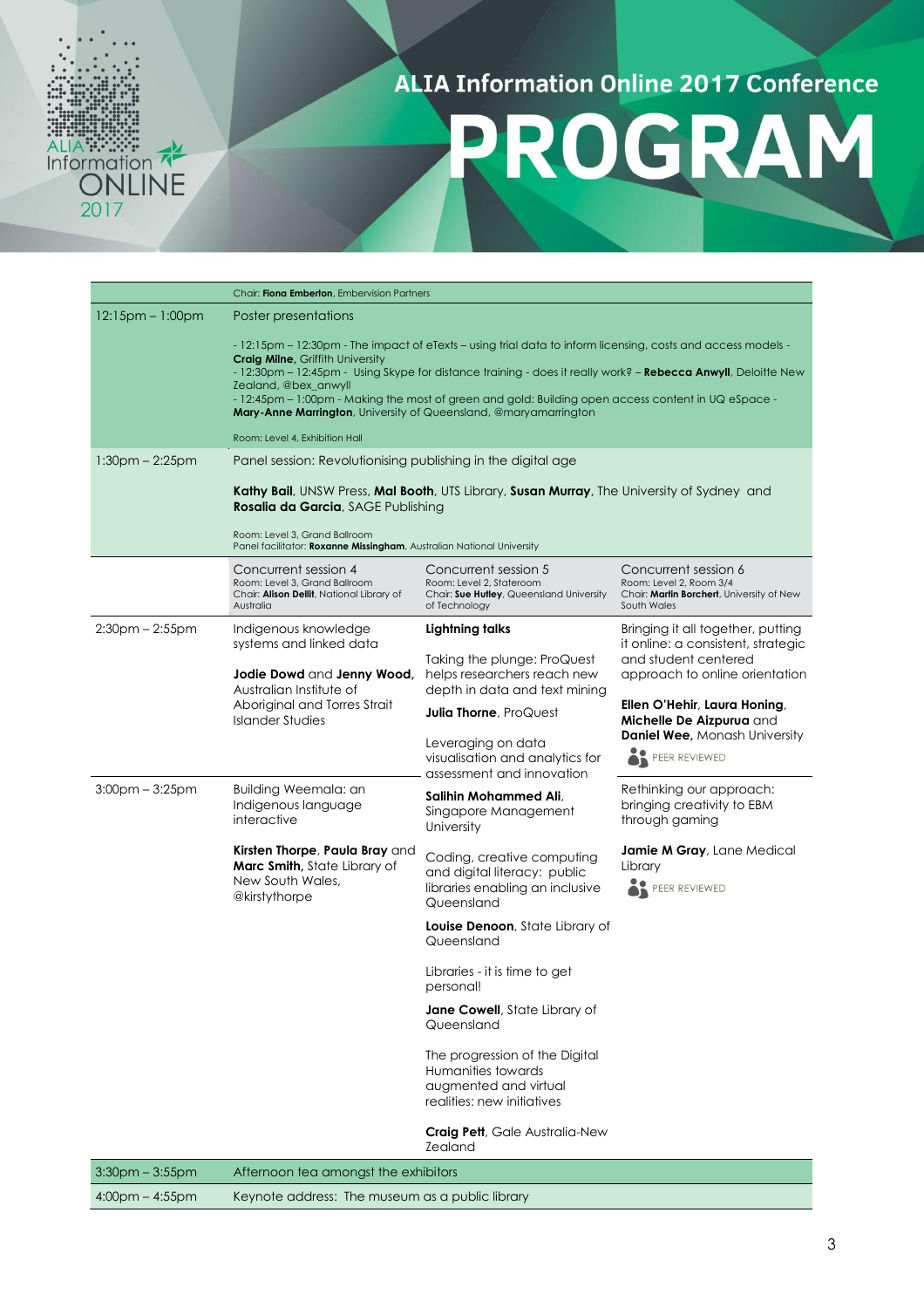

## PROGRAM

|                    | <b>Sebastian Chan, CXO / Chief Experience Officer, Australian Centre for the Moving Image,</b><br>@sebchan |
|--------------------|------------------------------------------------------------------------------------------------------------|
|                    | Room: Level 3, Grand Ballroom<br>Chair: Mal Booth, University of Technology Sydney                         |
| $5:00$ pm – 7:00pm | Welcome reception – proudly sponsored by Fairfax Media                                                     |
|                    | Room: Level 3 and 4, Exhibition Halls                                                                      |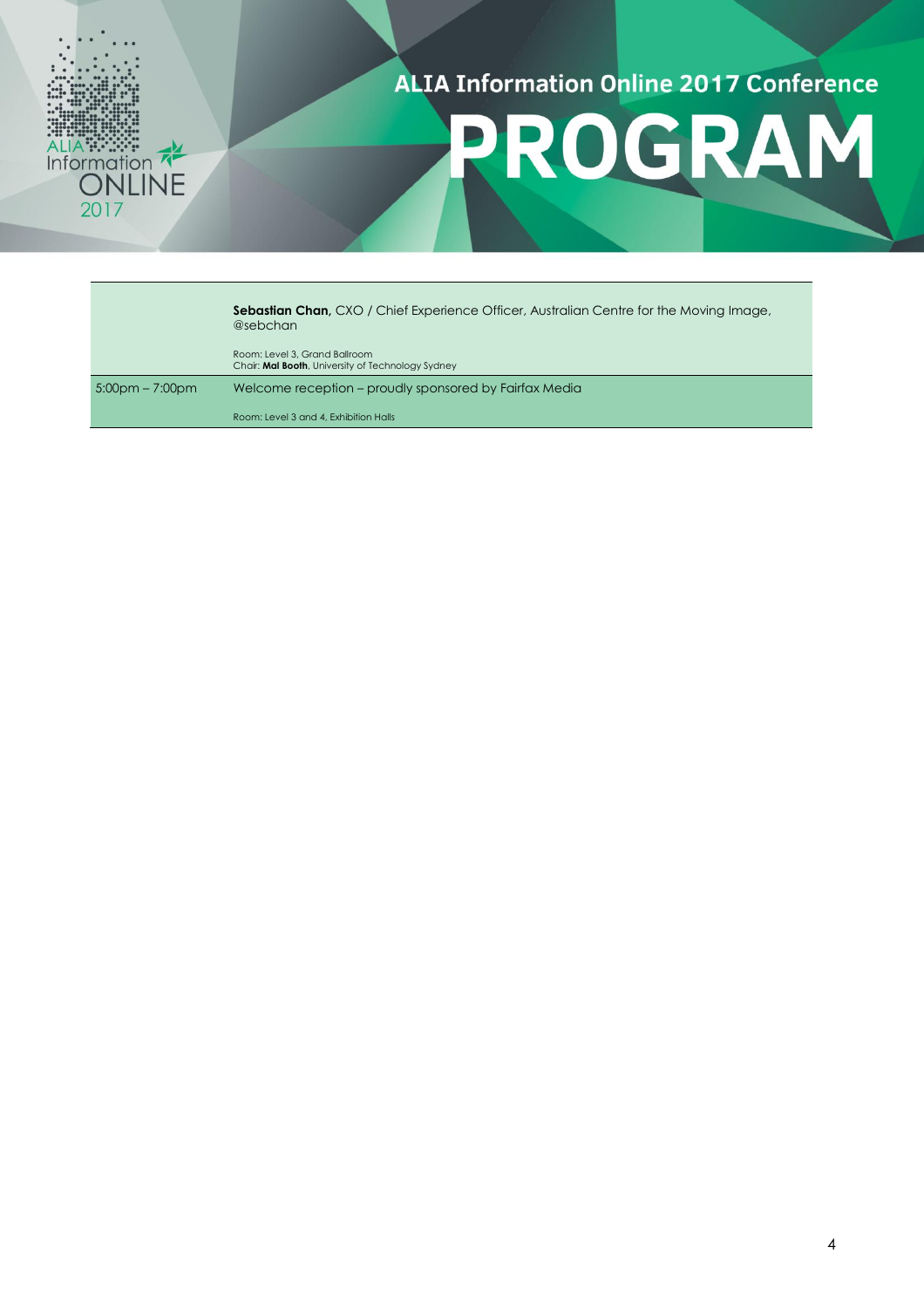

## PROGRAM

#### **WEDNESDAY 15 FEBRUARY 2017**

| 8:00am                  | Registration desk opens                                                                                                                                                                                                                                                                                                                                                                                                                                                                                                                  |                                                                                                                                                                                                                                  |                                                                                                                         |  |
|-------------------------|------------------------------------------------------------------------------------------------------------------------------------------------------------------------------------------------------------------------------------------------------------------------------------------------------------------------------------------------------------------------------------------------------------------------------------------------------------------------------------------------------------------------------------------|----------------------------------------------------------------------------------------------------------------------------------------------------------------------------------------------------------------------------------|-------------------------------------------------------------------------------------------------------------------------|--|
| 8:30am                  | Exhibition opens: join our exhibitors for coffee                                                                                                                                                                                                                                                                                                                                                                                                                                                                                         |                                                                                                                                                                                                                                  |                                                                                                                         |  |
| $9:00$ am – $9:55$ am   | Keynote address: Information management challenges for a broadcaster - not as easy as ABC                                                                                                                                                                                                                                                                                                                                                                                                                                                |                                                                                                                                                                                                                                  |                                                                                                                         |  |
|                         | <b>Mary Jane Stannus, Head Content Services, Australian Broadcasting Corporation</b>                                                                                                                                                                                                                                                                                                                                                                                                                                                     |                                                                                                                                                                                                                                  |                                                                                                                         |  |
|                         | Room: Level 3, Grand Ballroom<br>Chair: Roxanne Missingham, Australian National University                                                                                                                                                                                                                                                                                                                                                                                                                                               |                                                                                                                                                                                                                                  |                                                                                                                         |  |
| $10:00$ am - $10:25$ am | Morning tea amongst the exhibitors                                                                                                                                                                                                                                                                                                                                                                                                                                                                                                       |                                                                                                                                                                                                                                  |                                                                                                                         |  |
|                         | Concurrent session 7<br>Room: Level 3, Grand Ballroom<br>Chair: Justine Hyde, State Library Victoria                                                                                                                                                                                                                                                                                                                                                                                                                                     | Concurrent session 8<br>Room: Level 2, Stateroom<br>Chair: JoAnne Sparks, Macquarie<br>University                                                                                                                                | Concurrent session 9<br>Room: Level 2, Room 3/4<br>Chair: Janet Fletcher, Victoria University of<br>Wellington          |  |
| $10:30$ am - $10:55$ am | A new mandate for the digital<br>age: implementing electronic<br>legal deposit at the National<br>Library of Australia                                                                                                                                                                                                                                                                                                                                                                                                                   | Engaging with emerging data<br>ecosystems: 23 (Research data)<br>things at UNSW and UTS Library                                                                                                                                  | The links effect: the laws of<br>attraction, linked data, and the<br>national union catalogues of<br>France and Britain |  |
|                         | Meredith Batten and Kathryn<br><b>Ross</b> , National Library of Australia                                                                                                                                                                                                                                                                                                                                                                                                                                                               | Dr Vanessa Crosby and Liz<br><b>Stokes, University of New South</b><br>Wales                                                                                                                                                     | Monika Szunejko, National<br>Library of Australia,<br>@MonikaSzunejko                                                   |  |
| $11:00$ am - 11:25am    | Libraries in the digital age                                                                                                                                                                                                                                                                                                                                                                                                                                                                                                             | From metadata store to<br>multifunctional research tool:                                                                                                                                                                         | Good data bad data: getting<br>ready for linked data                                                                    |  |
|                         | <b>Vicki Munro, Woollahra Libraries</b>                                                                                                                                                                                                                                                                                                                                                                                                                                                                                                  | how collaboration is reshaping<br>research repositories                                                                                                                                                                          | Jenny Langenstrass and Katrina<br><b>McAlpine</b> , University of Sydney                                                |  |
|                         |                                                                                                                                                                                                                                                                                                                                                                                                                                                                                                                                          | Kate Croker and Katie Mills,<br>University of Western Australia,<br>@katiemillsau<br>PEER REVIEWED                                                                                                                               | PEER REVIEWED                                                                                                           |  |
| $11:30$ am - 11:55am    | The year of living digitally<br>Linda Barron,                                                                                                                                                                                                                                                                                                                                                                                                                                                                                            | Publication driven data sharing:<br>changing UQ data sharing<br>culture, one paper at a time                                                                                                                                     | Linked data – bringing the world<br>closer together                                                                     |  |
|                         | State Library of Queensland,<br>@lindaxbarron                                                                                                                                                                                                                                                                                                                                                                                                                                                                                            | <b>Sarah Brown</b> , University of<br>Queensland Library,<br>@meta_sarah                                                                                                                                                         | Karen Smith-Yoshimura, OCLC<br><b>INVITED PAPER</b>                                                                     |  |
| 12:00pm - 1:25pm        | Lunch amongst the exhibitors                                                                                                                                                                                                                                                                                                                                                                                                                                                                                                             |                                                                                                                                                                                                                                  |                                                                                                                         |  |
| $12:10pm - 1:10pm$      | Industry partner sessions<br>- 12:10pm – 12:35pm - Use of social media by the library - current practices and future opportunities, a white paper                                                                                                                                                                                                                                                                                                                                                                                        |                                                                                                                                                                                                                                  |                                                                                                                         |  |
|                         | from Taylor & Francis - <b>Kim Brooking</b> and <b>Nerida Fearnley-Gill</b> , Taylor & Francis Group<br>- 12:37pm - 12:47pm - The new case studies product from Emerald - Steve Lodge, Emerald Group Publishing<br>- 12:49pm – 12:59pm - BYOD for self service in a library - <b>Peter Ferendinos</b> , FE Technologies<br>- 1:00pm – 1:10pm - What's new in platforms, content, OA and products for ICE Publishing, MA Healthcare, the Royal<br>Society and the Royal Society of Chemistry - <b>Natalie Blanchard</b> , ICE MAH RSP RSC |                                                                                                                                                                                                                                  |                                                                                                                         |  |
|                         | Room: Level 3, Grand Ballroom<br>Chair: Angela Vilkins, State Library of Queensland                                                                                                                                                                                                                                                                                                                                                                                                                                                      |                                                                                                                                                                                                                                  |                                                                                                                         |  |
| $12:15$ pm – 1:00pm     | Poster presentations                                                                                                                                                                                                                                                                                                                                                                                                                                                                                                                     |                                                                                                                                                                                                                                  |                                                                                                                         |  |
|                         |                                                                                                                                                                                                                                                                                                                                                                                                                                                                                                                                          | - 12:15pm – 12:30pm - VOCEDplus Pod Network - Tracy Gamlin, National Centre for Vocational Education Research<br>- 12:30pm – 12:45pm - Murder of the author: using augmented reality to solve the crime – Tara Ball, St Andrew's |                                                                                                                         |  |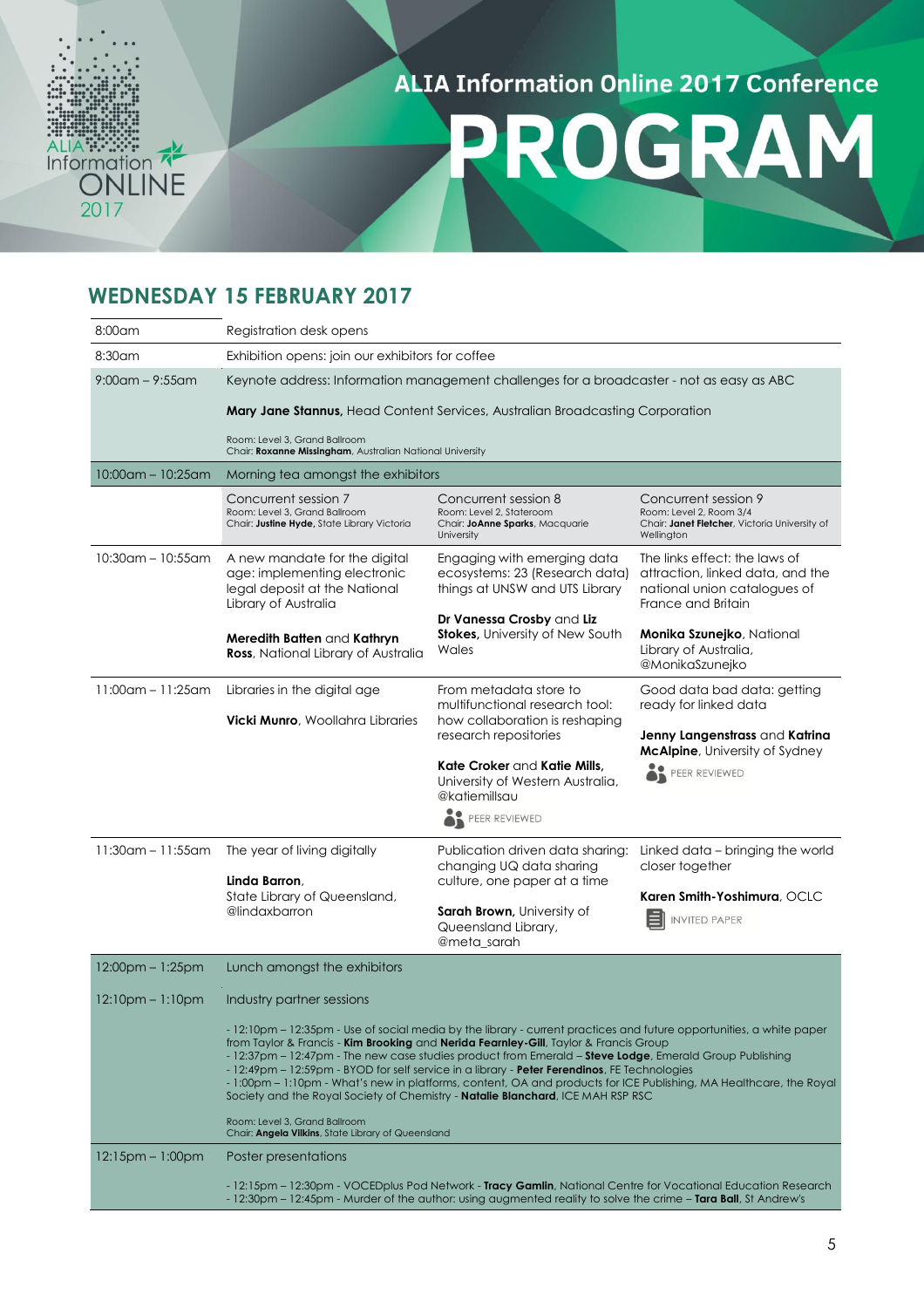# ALIA :::::::<br>Information<br>ONLINE<br>2017

#### **ALIA Information Online 2017 Conference**

PROGRAM

|                       | Cathedral School<br>- 12:45pm – 1:00pm - Hacking library data at SLWA – <b>Catherine Kelso</b> , State Library of Western Australia, @ironshush |                                                                                               |                                                                                                          |  |
|-----------------------|-------------------------------------------------------------------------------------------------------------------------------------------------|-----------------------------------------------------------------------------------------------|----------------------------------------------------------------------------------------------------------|--|
|                       | Room: Level 4, Exhibition Hall                                                                                                                  |                                                                                               |                                                                                                          |  |
| $1:30pm - 1:55pm$     | Plenary session: Digital inequality in Australia                                                                                                |                                                                                               |                                                                                                          |  |
|                       | <b>Professor Julian Thomas,</b> ECP Director, Social Change, RMIT University, @juliant09                                                        |                                                                                               |                                                                                                          |  |
|                       | Room: Level 3, Grand Ballroom<br>Chair: Philip Kent, The University of Melbourne                                                                |                                                                                               |                                                                                                          |  |
|                       | Concurrent session 10<br>Room: Level 3, Grand Ballroom<br>Chair: Margie Jantti, University of<br>Wollongong                                     | Concurrent session 11<br>Room: Level 2, Stateroom<br>Chair: Cynthia Love, CSIRO               | Concurrent session 12<br>Room: Level 2, Room 3/4<br>Chair: Louise Denoon, State Library of<br>Queensland |  |
| $2:00$ pm $- 2:25$ pm | Indyreads, a local approach to<br>eContent licensing, aggregation<br>and access                                                                 | Operational challenges and<br>innovation for national web<br>archiving                        | From New York to Nimbin:<br>amplifying our sound archive via<br>open-source and the machine              |  |
|                       | Ross Balharrie, Marilyn Taylor,<br>State Library of New South Wales<br>and <b>Nathan Turner</b> , Parramatta<br>City Library, @xmotorlib        | <b>Dr Paul Koerbin</b> , National Library<br>of Australia                                     | <b>Jenna Bain</b> , State Library of New<br>South Wales, @helloyounglionx                                |  |
| $2:30$ pm $- 2:55$ pm | Publish long and prosper: using<br>new technologies to create the<br>researcher of the future                                                   | Research in the name of the<br>law: creating a legal resource<br>'One Stop Shop' and case law | The new UX at State Library<br>Victoria                                                                  |  |
|                       |                                                                                                                                                 | database for Queensland                                                                       | Justine Hyde, Ben Conyers and                                                                            |  |
|                       | Roxanne Missingham and<br>Imogen Ingram, Australian                                                                                             | police prosecutors                                                                            | Harlinah Teoh, State Library of<br>Victoria                                                              |  |
|                       | National University,<br>@ImogenIngram, @rmissingham                                                                                             | <b>Katrina Nurthen</b> , Library<br>Services, Queensland Police                               |                                                                                                          |  |
|                       |                                                                                                                                                 | Service                                                                                       |                                                                                                          |  |
|                       |                                                                                                                                                 | PEER REVIEWED                                                                                 |                                                                                                          |  |
| $3:00$ pm $-3:25$ pm  | An enterprise approach to                                                                                                                       | Crowd-sourced curriculum-                                                                     | Painting with feedback                                                                                   |  |
|                       | research outputs collection,<br>management and reporting at                                                                                     | alignment data: a survey of<br>school libraries and proof-of-                                 | Linda Barron and Clare Thorpe,                                                                           |  |
|                       | the University of South Australia:<br>collaborating to innovate                                                                                 | concept                                                                                       | State Library of Queensland,<br>@lindaxbarron, @thorpe_clare                                             |  |
|                       |                                                                                                                                                 | Dr Benjamin J Chadwick,                                                                       |                                                                                                          |  |
|                       | Jenny Quilliam, Cathryn Mahar<br>and Stuart Ainsworth, University of                                                                            | Education Services Australia,<br>@schoolscatinfo                                              |                                                                                                          |  |
|                       | South Australia                                                                                                                                 | PEER REVIEWED                                                                                 |                                                                                                          |  |
|                       | PEER REVIEWED                                                                                                                                   |                                                                                               |                                                                                                          |  |
| $3:30$ pm $-3:55$ pm  | Afternoon tea amongst the exhibitors                                                                                                            |                                                                                               |                                                                                                          |  |
| $4:00$ pm $- 4:55$ pm | Keynote address: The lab culture: does the petri dish approach work?                                                                            |                                                                                               |                                                                                                          |  |
|                       | <b>Paula Bray,</b> DX Lab Leader, State Library of New South Wales, @paulabray                                                                  |                                                                                               |                                                                                                          |  |
|                       | Room: Level 3, Grand Ballroom<br>Chair: Dr Kate Davis, University of Southern Queensland                                                        |                                                                                               |                                                                                                          |  |
| 7:00pm - 11:00pm      | Conference dinner: 'Fiesta' – proudly sponsored by SAGE Publishing                                                                              |                                                                                               |                                                                                                          |  |
|                       | Room: Level 3, Grand Ballroom                                                                                                                   |                                                                                               |                                                                                                          |  |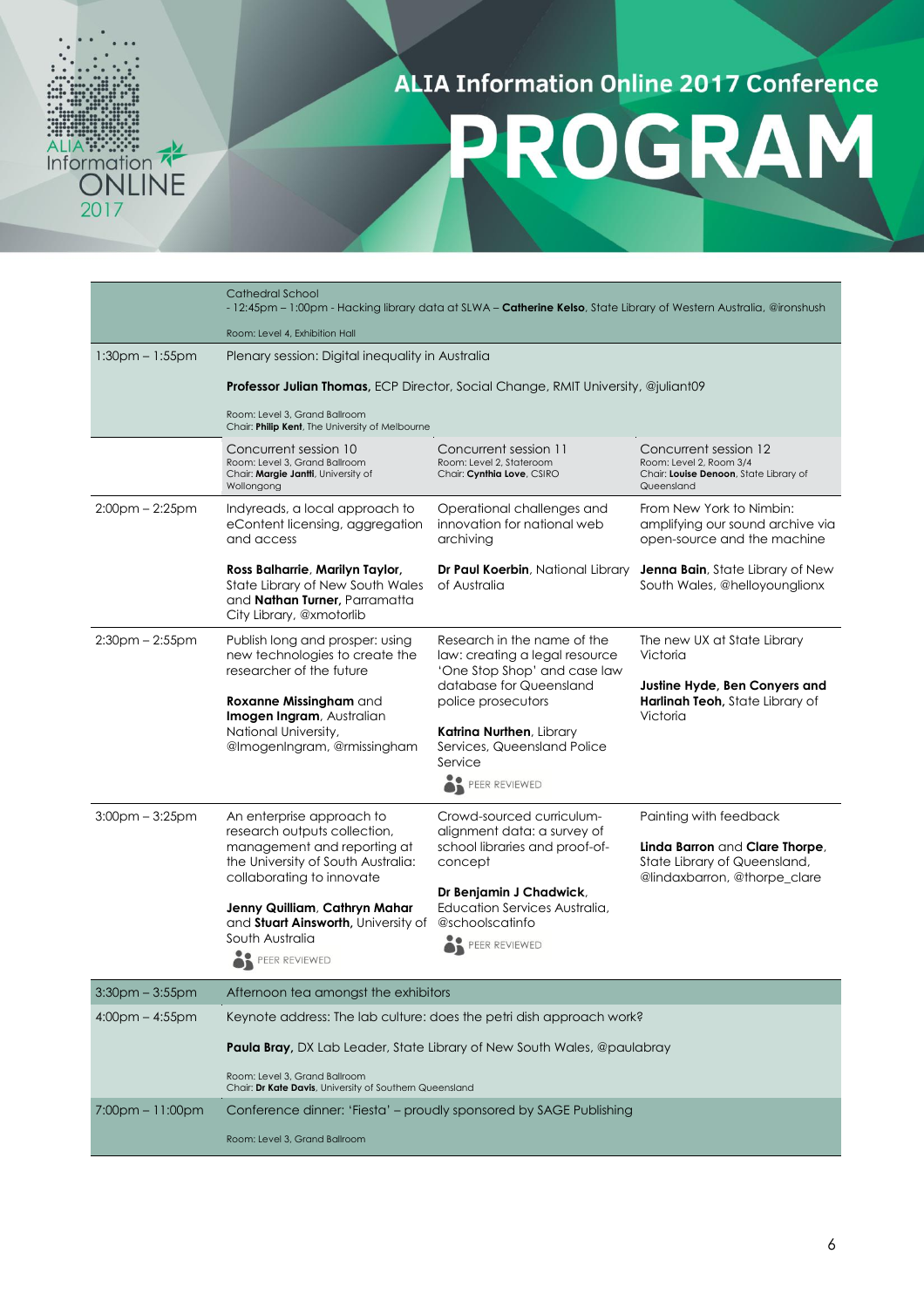

PROGRAM

#### **THURSDAY 16 FEBRUARY 2017**

| $8:00$ am               | Registration desk opens                                                                                                                                                                                                                                                                                                                                                                                                                                                                                                                                                                                                                                                                                                                             |                                                                                                                     |                                                                                                                                                                                                               |  |
|-------------------------|-----------------------------------------------------------------------------------------------------------------------------------------------------------------------------------------------------------------------------------------------------------------------------------------------------------------------------------------------------------------------------------------------------------------------------------------------------------------------------------------------------------------------------------------------------------------------------------------------------------------------------------------------------------------------------------------------------------------------------------------------------|---------------------------------------------------------------------------------------------------------------------|---------------------------------------------------------------------------------------------------------------------------------------------------------------------------------------------------------------|--|
| 8:30am                  | Exhibition opens: join our exhibitors for coffee                                                                                                                                                                                                                                                                                                                                                                                                                                                                                                                                                                                                                                                                                                    |                                                                                                                     |                                                                                                                                                                                                               |  |
| $9:00$ am – $9:55$ am   | Keynote address: Achieving culture shifts and organisational agility to support technology and<br>business mode change<br>Jane King, Deputy Commissioner, Design and Change Management, Australian Taxation Office                                                                                                                                                                                                                                                                                                                                                                                                                                                                                                                                  |                                                                                                                     |                                                                                                                                                                                                               |  |
|                         | Room: Level 3, Grand Ballroom<br>Chair: Alison Neil, University of New South Wales                                                                                                                                                                                                                                                                                                                                                                                                                                                                                                                                                                                                                                                                  |                                                                                                                     |                                                                                                                                                                                                               |  |
| 10:00am – 10:25am       | Morning tea amongst the exhibitors                                                                                                                                                                                                                                                                                                                                                                                                                                                                                                                                                                                                                                                                                                                  |                                                                                                                     |                                                                                                                                                                                                               |  |
|                         | Concurrent session 13<br>Room: Level 3, Grand Ballroom<br>Chair: Mylee Joseph, State Library of New<br>South Wales                                                                                                                                                                                                                                                                                                                                                                                                                                                                                                                                                                                                                                  | Concurrent session 14<br>Room: Level 2, Stateroom<br>Chair: Sandra Jeffries, University of<br><b>Sunshine Coast</b> | Concurrent session 15<br>Room: Level 2, Room 3/4<br>Chair: Derek Whitehead, Swinburne<br>University of Technology                                                                                             |  |
| $10:30$ am - $10:55$ am | Makerspaces in libraries -<br>STEAMing with potential                                                                                                                                                                                                                                                                                                                                                                                                                                                                                                                                                                                                                                                                                               | Some recent adventures in<br>digital humanities. Panel                                                              | Developments in copyright,<br>and thoughts about the future                                                                                                                                                   |  |
|                         | Tania Barry and Karen Miller,<br><b>Curtin University</b>                                                                                                                                                                                                                                                                                                                                                                                                                                                                                                                                                                                                                                                                                           | session<br><b>Ingrid Mason, AARNet</b>                                                                              | <b>Jessica Coates</b> , Australian<br>Digital Alliance                                                                                                                                                        |  |
| $11:00$ am - 11:25am    | Turning dead space into<br>"ThinkSpace"                                                                                                                                                                                                                                                                                                                                                                                                                                                                                                                                                                                                                                                                                                             | Dr Jason Ensore, Western<br>Sydney University and<br><b>Professor Linda Barwick, The</b>                            | The big issues for the internet in<br>Australia: online content.<br>privacy and data retention.                                                                                                               |  |
|                         | <b>Megan O'Brien</b> , University of<br>Sydney, @_MeganOBrien_<br><b>INVITED PAPER</b><br>PEER REVIEWED                                                                                                                                                                                                                                                                                                                                                                                                                                                                                                                                                                                                                                             | University of Sydney, @1n9r1d                                                                                       | <b>Panel session</b><br><b>Derek Whitehead, Swinburne</b><br>University of Technology, <b>Nicolas</b><br><b>Suzor</b> , QUT Law School, Laurie<br><b>Patton</b> , Internet Australia and<br>Jon Lawrence, EFA |  |
| $11:30$ am - 11:55am    | Create, Play, Learn: setting up<br>GLAM project update<br>a small maker space in a public<br>library<br><b>Sue McKerracher</b> , Australian                                                                                                                                                                                                                                                                                                                                                                                                                                                                                                                                                                                                         | Library and Information                                                                                             |                                                                                                                                                                                                               |  |
|                         | Karyn Siegmann, Bayside City<br>Library, @KarynS                                                                                                                                                                                                                                                                                                                                                                                                                                                                                                                                                                                                                                                                                                    | Association<br><b>INVITED PAPER</b>                                                                                 |                                                                                                                                                                                                               |  |
| $12:00$ pm – 1:25pm     | Lunch amongst the exhibitors                                                                                                                                                                                                                                                                                                                                                                                                                                                                                                                                                                                                                                                                                                                        |                                                                                                                     |                                                                                                                                                                                                               |  |
| $12:10$ pm – $1:08$ pm  | Industry partner sessions<br>- 12:10pm – 12:20pm - What's new in online resources for the humanities and social sciences – Louise Valier-<br><b>D'Abate</b> , Bezi Publishing Services<br>- 12:22pm – 12:32pm – The library at the centre of the innovation ecosystem - Jean-Francois Desvignes Hicks,<br><b>Clarivate Analytics</b><br>- 12:34pm – 12:44pm – Benchmark library client surveys - Michael Samarchi, Insync<br>- 12:46pm – 12:56pm – E-preferred collection development - <b>Ruza Obradovic</b> , GOBI Library Solutions<br>- 12:58pm – 1:08pm – Chinese e-resources of Wanfang Data - <b>Chan Sheung Pang Louis</b> , Wanfang Data<br>Corporation<br>Room: Level 3, Grand Ballroom<br>Chair: Ghylene, Palmer, Edith Cowan University |                                                                                                                     |                                                                                                                                                                                                               |  |
| $12:15$ pm – $1:00$ pm  | Poster presentations<br>- 12:15pm – 12:30pm - Home and Away: The management of Non-traditional research outputs as observed from<br>a UK and Australia perspective - Dr Robin Burgess, The University of Sydney<br>- 12:30pm – 12:45pm - NLS8's online workplace of collaboration, connection and creation – Sally Turbitt, Central<br>Coast Local Health District Library Service and Amy Walduck, Australian Library and Information Association,<br>@sallyturbitt, @amywalduck<br>- 12:45pm – 1:00pm - The information auteur – Janet McGarry and Lucie Goudie, Monash University                                                                                                                                                                |                                                                                                                     |                                                                                                                                                                                                               |  |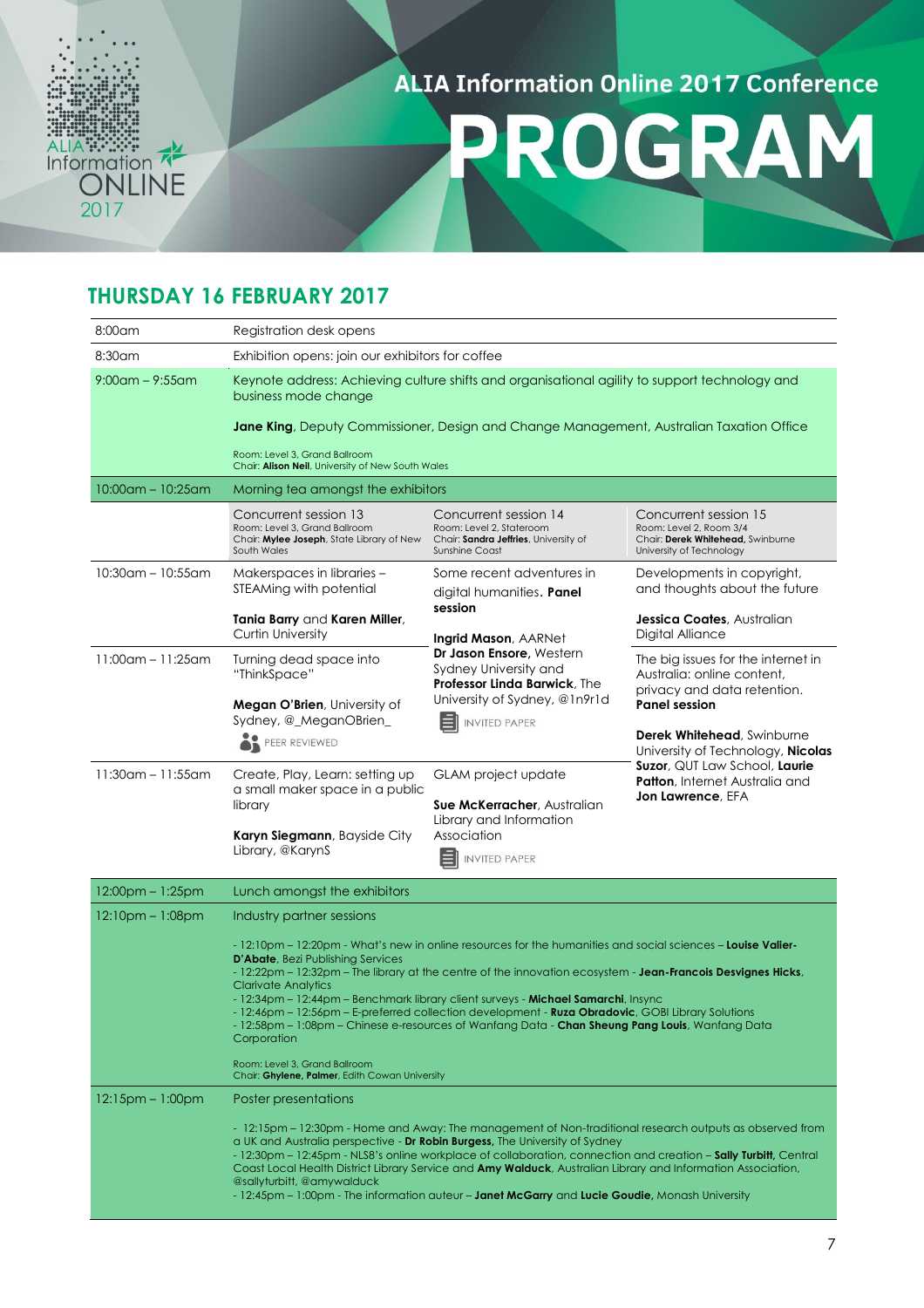# ALIA :::::::<br>Information<br>ONLINE<br>2017

#### **ALIA Information Online 2017 Conference**

## PROGRAM

|                       | Room: Level 4, Exhibition Hall                                                                                   |                                                                                                                                                 |                                                                              |  |
|-----------------------|------------------------------------------------------------------------------------------------------------------|-------------------------------------------------------------------------------------------------------------------------------------------------|------------------------------------------------------------------------------|--|
| $1:30pm - 2:25pm$     | Keynote address: Future Story. Beyond data, information and knowledge                                            |                                                                                                                                                 |                                                                              |  |
|                       | <b>Patricia McMillan, Author of 'Make IT Matter', @meaningworks</b>                                              |                                                                                                                                                 |                                                                              |  |
|                       | Room: Level 3, Grand Ballroom<br>Chair: Seth Cayley, Gale International, a part of Cengage Learning              |                                                                                                                                                 |                                                                              |  |
|                       | Concurrent session 16<br>Room: Level 3, Grand Ballroom<br>Chair: Karyn Siegmann, Bayside City<br>Council         | Concurrent session 17<br>Room: Level 2, Stateroom<br>Chair: Monika Szunejko, National Library of Chair: Derek Whitehead, Swinburne<br>Australia | Concurrent session 18<br>Room: Level 2, Room 3/4<br>University of Technology |  |
| $2:30$ pm – $2:55$ pm | Around the world in not-quite-<br>80 libraries                                                                   | Lean Ethnography: gain insights<br>to improve the library<br>experience.                                                                        | Unraveling open access and<br>open licensing: the varieties of<br>openness   |  |
|                       | <b>Justine Hyde, State Library</b><br>Victoria, and Stephanie Chase,<br>Hillsboro Public Library                 | Kate Lawrence, EBSCO<br>Information Services                                                                                                    | <b>Robin Wright, Swinburne</b><br>University of Technology                   |  |
| $3:00$ pm – $3:25$ pm | Afternoon tea amongst the exhibitors                                                                             |                                                                                                                                                 |                                                                              |  |
| 3:30 <sub>pm</sub>    | Exhibition closes                                                                                                |                                                                                                                                                 |                                                                              |  |
| $3:30$ pm $-4:30$ pm  | Keynote address: A new tale of the public library in the networked society                                       |                                                                                                                                                 |                                                                              |  |
|                       | <b>Rolf Hapel,</b> Director, Citizens' Services and Libraries, City of Aarhus, @Hapelr                           |                                                                                                                                                 |                                                                              |  |
|                       | Room: Level 3, Grand Ballroom<br>Chair: Sue McKerracher, Australian Library and Information Association          |                                                                                                                                                 |                                                                              |  |
| $4:30$ pm $- 4:55$ pm | Closing ceremony                                                                                                 |                                                                                                                                                 |                                                                              |  |
|                       | Room: Level 3, Grand Ballroom<br>Chair: Patricia Genat, Australian Library and Information Association President |                                                                                                                                                 |                                                                              |  |
| $5:00$ pm – 6:00pm    | Farewell reception                                                                                               |                                                                                                                                                 |                                                                              |  |
|                       | Room: Level 3, Grand Ballroom                                                                                    |                                                                                                                                                 |                                                                              |  |